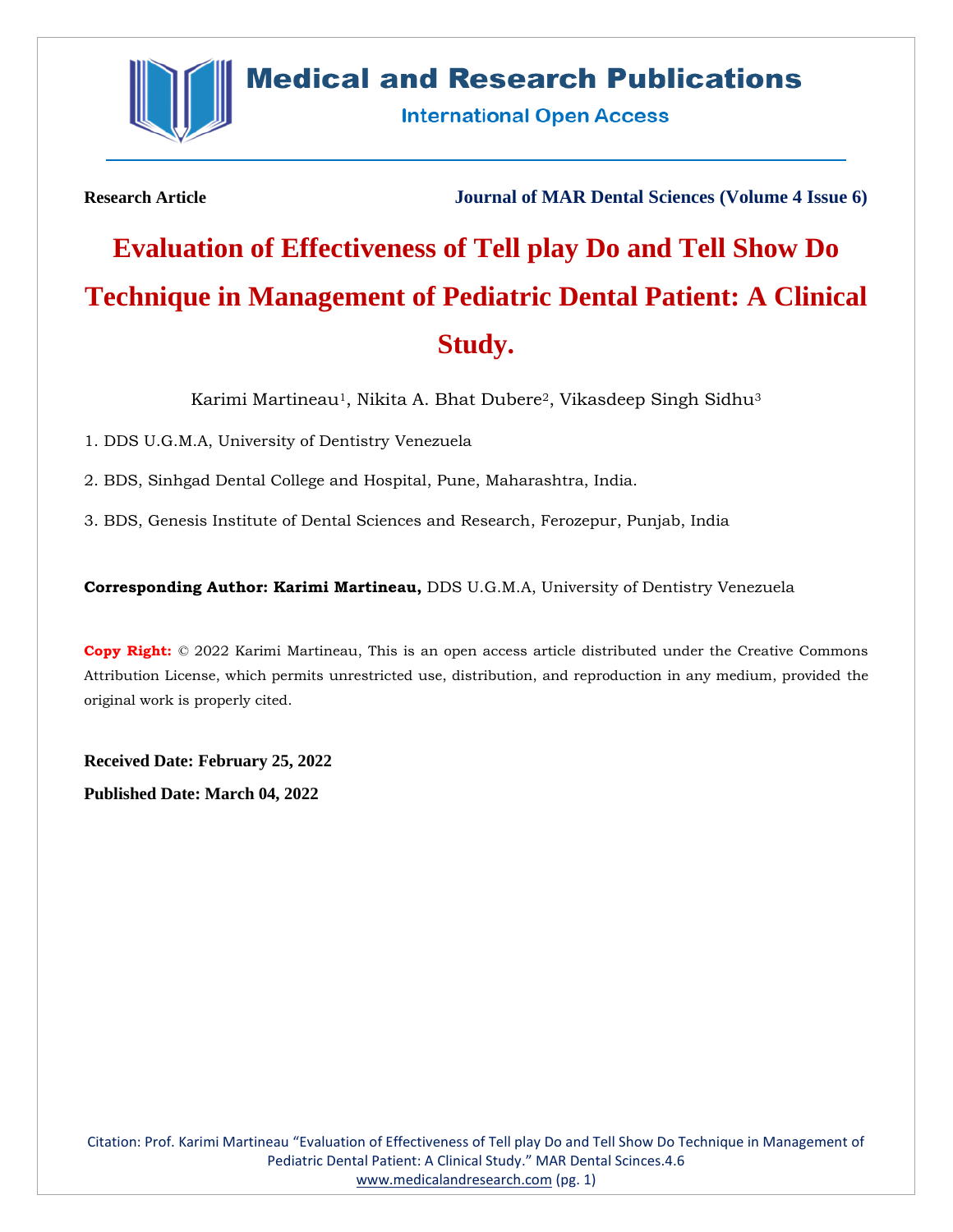#### *ABSTRACT*

*Aim: To evaluate the effectiveness of Tell-play-do using a Mobile app (My Dentist Games) compared to the Tell-Show-Do technique in the management of Pediatric dental patient.*

*Methodology: In present study children between 6 to 10 years of age, were divided into 2 groups i.e. Tell-play-do and Tell show do group. In tell-play-do group Children used the "My Dentist Games" app. The children were then encouraged to act as a dentist and perform dental treatment virtually on the dental app. In Tell-show-do group, the 'tell' phase involved a verbal explanation of the procedure. In the 'show' phase, they were familiarised with the treatment armamentarium and a demonstration of the procedure in a carefully defined, nonthreatening manner. Finally, in the 'do' phase, the dentist began the treatment without deviating from the explanation and demonstration for the duration of the procedure.*

*Result: Anxiety was significantly lower among children who received Tell-Play-Do intervention compared to those who received film Tell-Show-Do intervention.*

*Conclusion: Behaviour management by Tell play Do using a dental app is more effective than Tell show do in managing the anxious pediatric dental patient.* 

*Keywords: Anxiety, Behaviour Management, Tell-Show-Do, Tell-Play-Do*

#### **Introduction**

The first dental experience is important in moulding a child's attitude towards dentistry and dental outcomes. Co-operation of a child during dental treatment is vital to render successful and high-quality treatment. (1)

Effective communication is important and is a big challenge in the dental office. A child's cognitive development will dictate the level and amount of information exchange that can take place. Not all children are able to express their fears and anxieties and have relatively limited communication skills at younger ages. It is difficult for a 5 to 7-year-old child to perceive an idea, for which he/she has no conceptual framework and to understand the dentist's frame of reference. (2)

Citation: Prof. Karimi Martineau "Evaluation of Effectiveness of Tell play Do and Tell Show Do Technique in Management of Pediatric Dental Patient: A Clinical Study." MAR Dental Scinces.4.6 [www.medicalandresearch.com](http://www.medicalandresearch.com/) (pg. 2)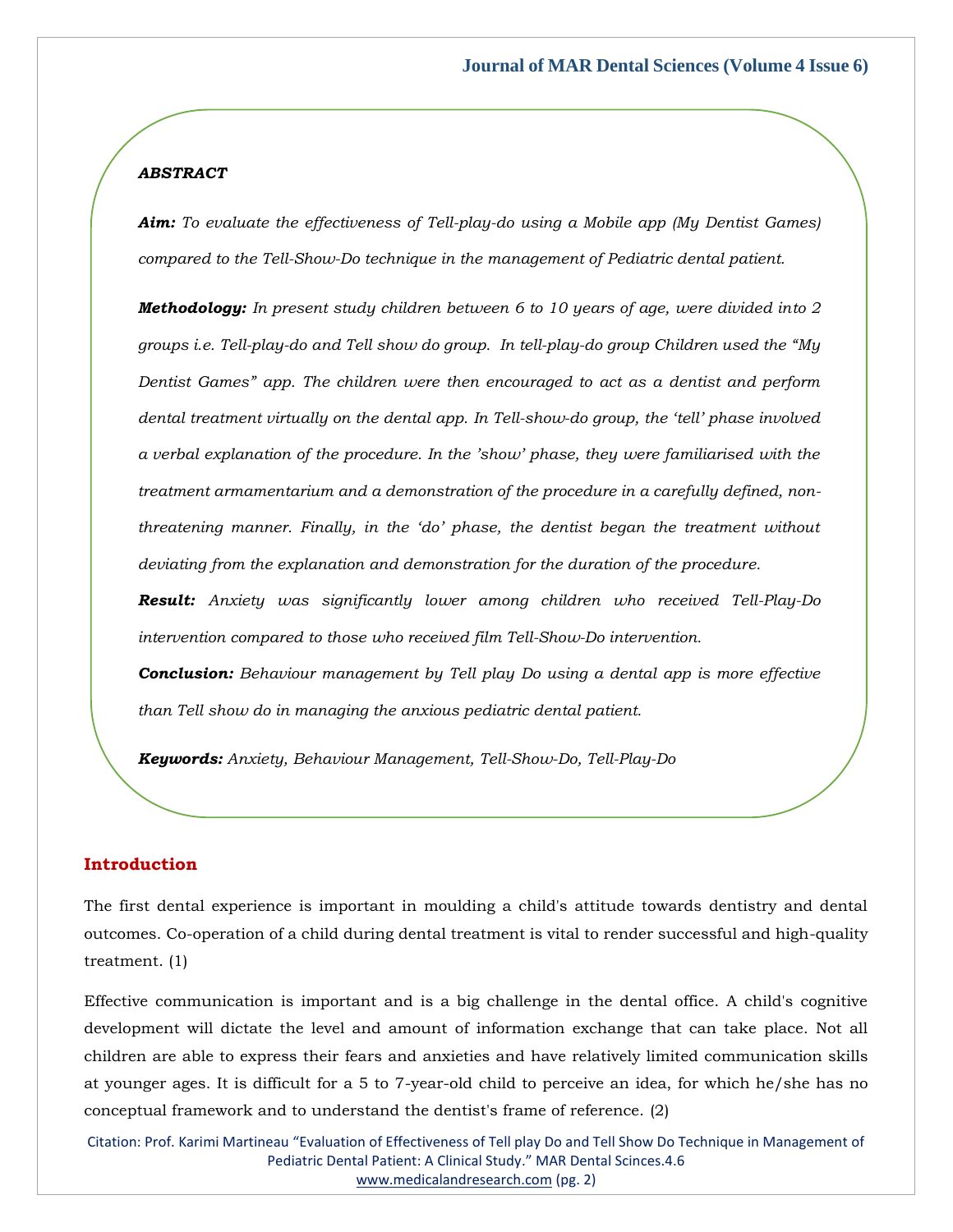Child dental anxiety has been a matter of concern for many years and can be defined as a nonspecific feeling of apprehension, worry, uneasiness or dread, the source of which may be vague or unknown.(3) The sight, sound, and sensation of the air-rotor is rated as one of the most fear-eliciting stimuli. This inability to cope with threatening dental stimuli often manifests as behaviour management problems.(2)

Behaviour management techniques are a set of procedures aimed at enhancing a child's useful coping skills, in order to achieve complete willingness and acceptance of dental care, and ultimately reduce the child's perception that the dental situation is overwhelming or dangerous. (4)

The American Academy of Pediatric Dentistry had outlined behavior management methods for use with children including voice control, tell-show-do, positive reinforcement, distraction and non-verbal communication, hand-over-mouth (HOM) technique, physical restraint and pharmacological interventions such as conscious sedation, nitrous oxide, and general anesthesia. (5)

The non-pharmacologic tell-show-do technique which consists of verbal explanation of the procedure to the patient, demonstration for the patient of the (visual, auditory and tactile) aspects of the procedure and completion of the procedure, remains the most commonly used technique in paediatric dentistry. (6)

The Tell-Show-Do technique is based on the principles of learning theory and is performed by dentists themselves in the operatory. Playing with a dental imitation toy and using euphemisms instead of demonstrating on a model or observing one, provides a better explanatory concept of the dental procedure. (7,8)

Children of all age groups interact with mobile phones for playing games, browsing the internet to seek knowledge, and entertainment. Since dental fear and anxiety is a common problem in children and adolescents worldwide, new strategies are being investigated to manage these challenging situation.(9,10) With this idea, the Tell-Show-Do technique was modified into the Tell-Play-do technique, using the concept of learning by doing, in reducing children's fear and anxiety toward dental treatment and promoting adaptive behavior.(7,8)The present study was aimed to evaluate the effectiveness of Tellplay-do using a mobile app (My Dentist Games) compared to the TSD technique in the management of pediatric dental patient.

#### **Methodology:**

It was performed on the 30 children aged between 6-10 years. The children visiting the outpatient department were examined and those who met to the inclusion and exclusion criteria were selected for the study.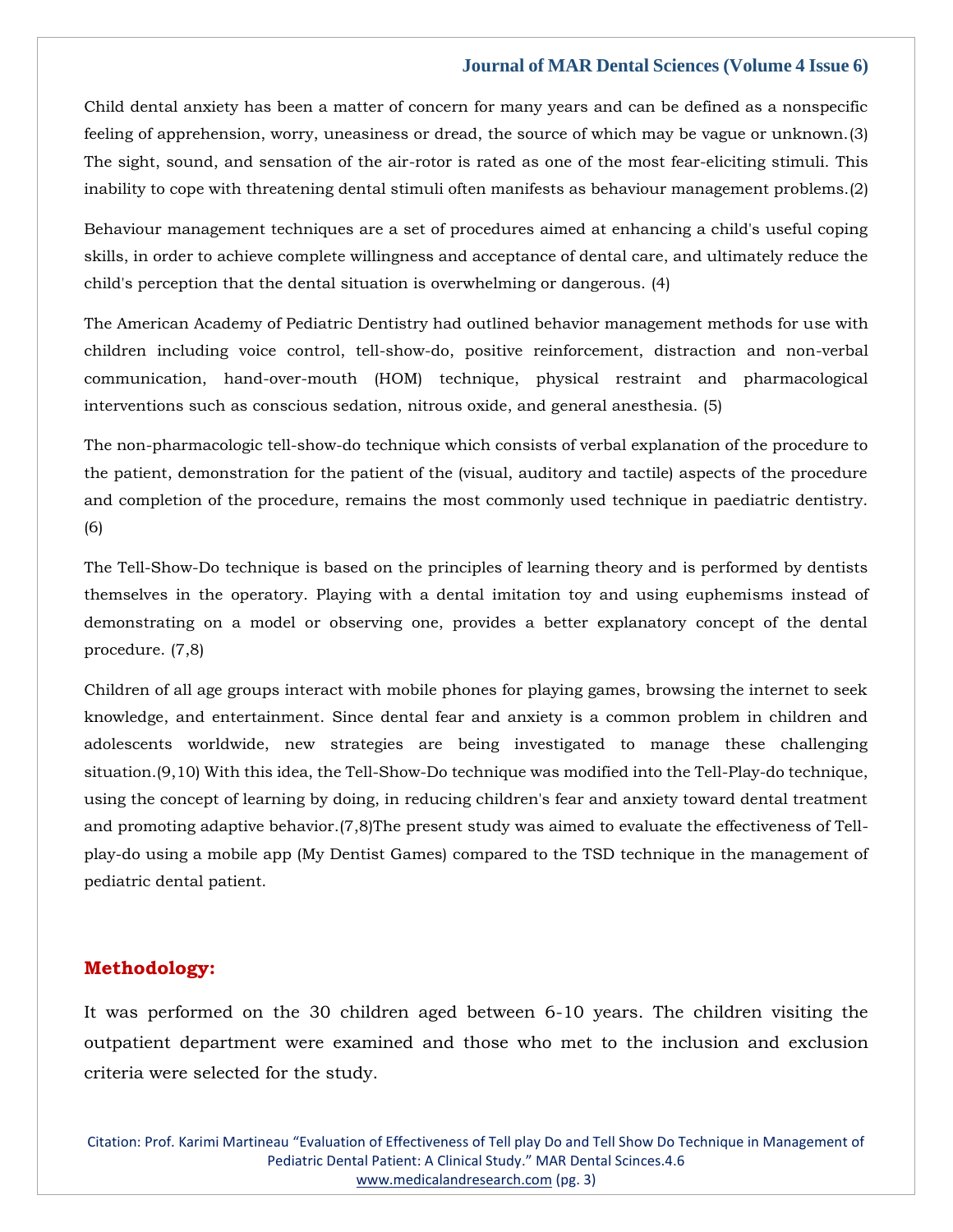# **Inclusion criteria**

- 1. Children having first dental visit
- 2. Children between 6 to 10 years of age
- 3. Children requiring restoration
- 4. Children showing Frankel's Behaviour Rating Scale score of 3 and 4.
- 5. Children with no relevant medical conditions.

#### **Exclusion criteria**

- 1. Children with previous dental experience.
- 2. Children showing Frankel's Behaviour Rating Scale Score 1 or 2.
- 3. Children with any visual defect.
- 4. Children with any auditory defect.
- 5. Mentally or physically challenged child.
- 6. Children with learning disability.

The children were randomly selected and allocated into two groups using block randomization (Group A: TPD Group, and Group B: TSD Group) with 15 subjects in each group.

#### **Group A:**

Children in the TPD group used the "My Dentist Games" app. The children were then encouraged to act as a dentist and perform dental treatment virtually on the dental app."My Dentist Games" is an application developed by BUBADU information technology Ltd. available on the Google Play Store and App Store, respectively. It can be used for playfully educating children about treatment procedures such as prophylaxis, pit and fissure sealants, restorations, and extractions, while also explaining the importance of oral hygiene maintenance through brushing. After the restorative procedure the children's anxiety level was recorded using a Venham Picture Scale.

Citation: Prof. Karimi Martineau "Evaluation of Effectiveness of Tell play Do and Tell Show Do Technique in Management of Pediatric Dental Patient: A Clinical Study." MAR Dental Scinces.4.6 [www.medicalandresearch.com](http://www.medicalandresearch.com/) (pg. 4)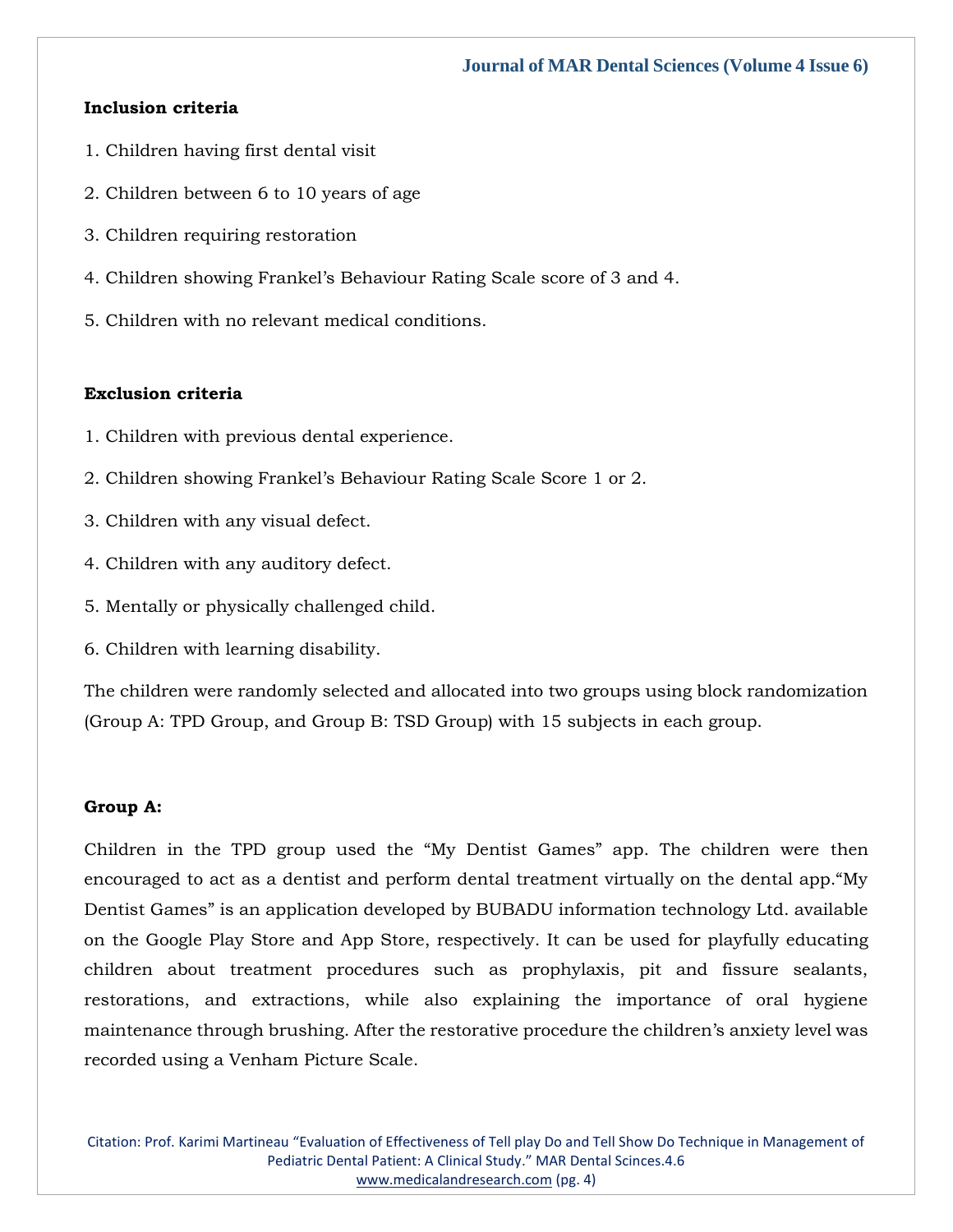#### **Group B:**

Children in the TSD group received information about the restorative procedure through an explanation and demonstration of the instruments in a non-threatening fashion. After desensitizing, the children in the group received restorative treatment by the same trained dentist. Anxiety levels during the treatment procedure were assessed by a Venham Picture Scale. For the TSD technique, the 'tell' phase involved a verbal explanation of the procedure. In the 'show' phase, they were familiarised with the treatment armamentarium and a demonstration of the procedure in a carefully defined, non-threatening manner. Finally, in the 'do' phase, the dentist began the treatment without deviating from the explanation and demonstration for the duration of the procedure. After the restorative procedure the children's anxiety was recorded using a Venham Picture Scale. Each child was asked to point out the figure that represents their state of mind the most. A score of 1 was recorded for each distressed figure selected by the patient and the scores are summed up. Thus, score can vary between 0 and (8). Higher scores indicate high anxiety. The data were entered over a spreadsheet, and statistical analysis was performed using SPSS software version 17 (IBM, Chicago, United States).



**Figure no 1: My Dentist Games App**

Citation: Prof. Karimi Martineau "Evaluation of Effectiveness of Tell play Do and Tell Show Do Technique in Management of Pediatric Dental Patient: A Clinical Study." MAR Dental Scinces.4.6 [www.medicalandresearch.com](http://www.medicalandresearch.com/) (pg. 5)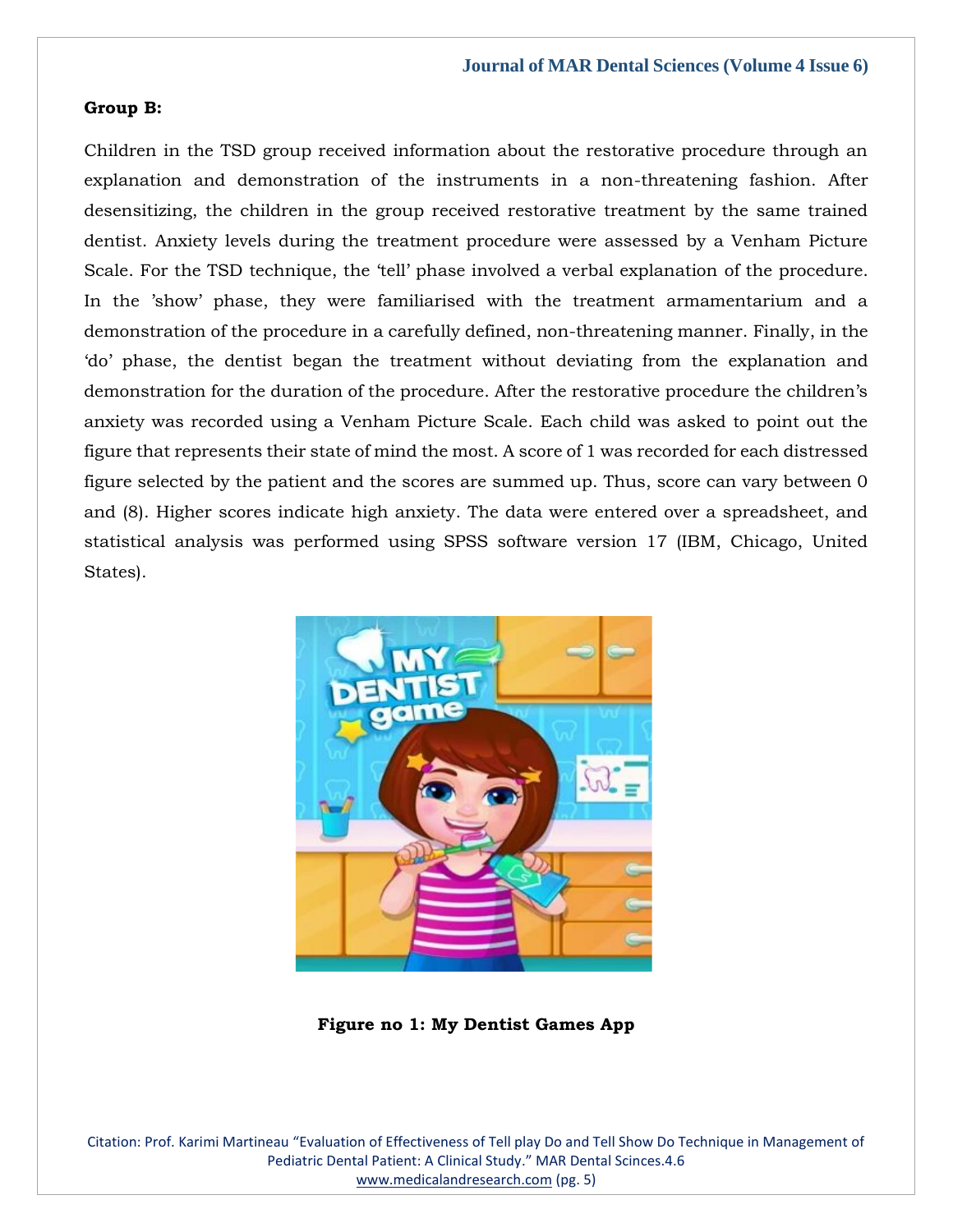

**Figure no 2: Venham's Picture Scale**

# **Result**

Present study was conducted to comparatively evaluate the efficacy of the tell-play-do and the tell-show-do techniques in managing anxious pediatric dental patients. Self-reported measure of anxiety: Venham's picture scale was administered two times to each patient: Prior to each treatment session and immediately following the treatment on subsequent visits. Total 30 subjects were included in the present in-vivo study. Forty children with the mean age of 7.8 years participated in the study. This included 15 male and 15 female children. t- test was used to determine the statistical significance. It was found that the mean anxiety level in experimental group reduced post operatively  $(1.05 \pm 0.30)$  as compared to pre operative level  $(2.88 \pm 0.34)$  which was found to statistically significant  $(P < 0.05)$ . In control group no statistical significant difference were seen between pre  $(2.65 \pm 0.23)$  and post  $(2.05 \pm 0.31)$ treatment mean anxiety level.

Citation: Prof. Karimi Martineau "Evaluation of Effectiveness of Tell play Do and Tell Show Do Technique in Management of Pediatric Dental Patient: A Clinical Study." MAR Dental Scinces.4.6 [www.medicalandresearch.com](http://www.medicalandresearch.com/) (pg. 6)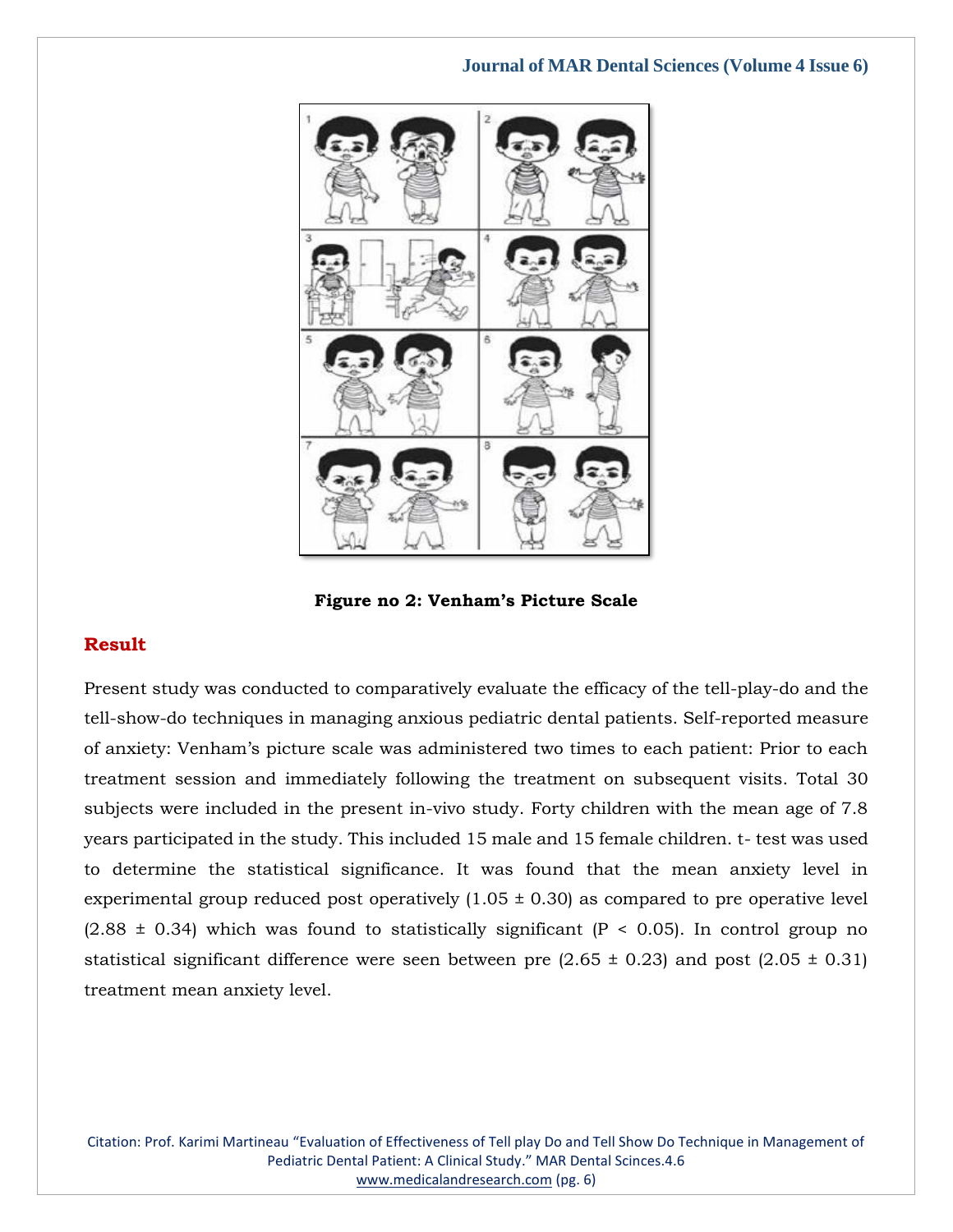| Table no. 2 Mean VPS |                                |              |
|----------------------|--------------------------------|--------------|
| Group                | <b>Mean VPS</b>                | P value      |
|                      | Pre treatment $2.88 \pm 0.34$  |              |
| TPD group            | Post treatment $1.05 \pm 0.30$ | $P \ge 0.05$ |
| TSD group            | Pre treatment $2.65 \pm 0.23$  |              |
|                      | Post treatment $2.05 \pm 0.31$ | $P \ge 0.05$ |

# **Discussion**

The primary emotion of a child while entering into a dental office is anxiety and fear.(11) Dental anxiety and fear being attributed by many as one of the major causes to avoid seeking dental care by children and is one of the big challenges in the dental office.1 Alleviating a child's dental anxiety is needed in mitigating the immediate fear and it also prevents apprehension from continuing in the later stages of life. It is of vital importance that any approach to behavioural management for the dental child patient must be implanted in empathy and a concern for the well-being of every child.(12)

The management of children's behaviour is a vital component of pediatric dental practice. The first dental visit plays an inherent role in eliciting a positive dental attitude. Cooperation of child during dental treatment is of prime importance to render good quality of treatment.2 Behaviour management techniques are aimed at enhancing a child's cooperation, establish proper communication, decrease fear and anxiety, render successful and good quality dental care, build a trusting relationship between the dentist, child, and parent, and promote the child's positive dental attitude.(13)

The American Academy of Pediatric Dentistry (AAPD) recommended concentrating more on non-pharmacologic intervention in future studies.3 Most commonly used behaviour management techniques (BMTs) by pediatric dentists are tell-show-do and modelling, distraction.(14,15)

Just by observing a model, explaining, or demonstrating the dental procedure may not provide a more explanatory concept, instead of it makes them play with dental imitating instrument toys which will provide a more explanatory concept. Using the idea of learning by doing concept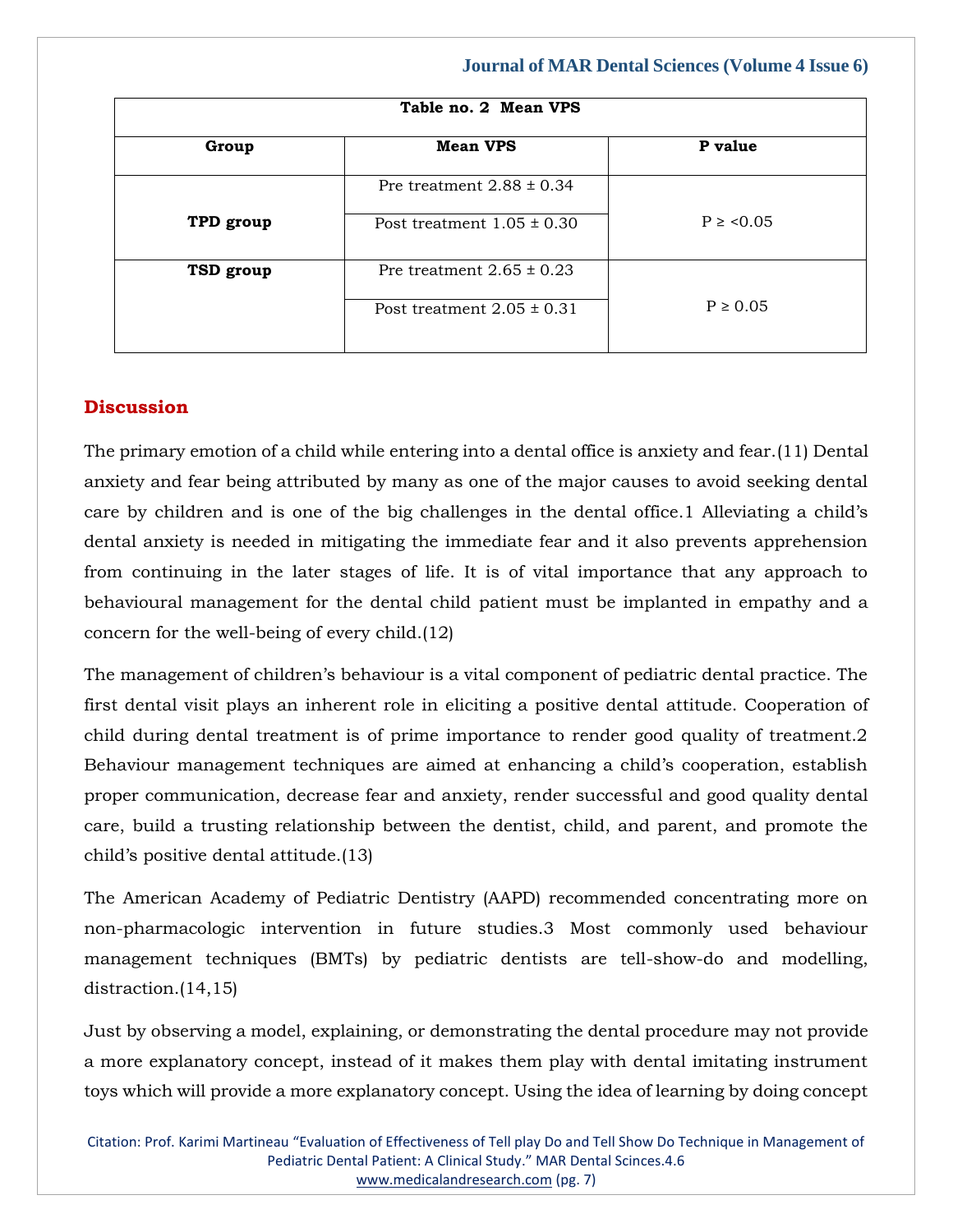TSD technique was modified to tell-play-do. In present study "My Dentist Games" app was used for the child. The children were then encouraged to act as a dentist and perform dental treatment virtually on the dental app.

Venham's picture test, which was used in this study, is one of the reliable measures of selfportrayed anxiety in children. It is very effective in measuring the emotional state of the child at the chair side (Venham et al in 1977).(16,17)

In present study it was found that TPD with smartphone app was effective in reducing anxiety in pediatric patient during the dental treatment. These results are in supported by studies conducted by Patil et al.14 and Shah et al.(18).

## **Conclusion**

By simple modification of TSD to TPD can have a good impact on younger children, so that they can feel comfortable and accept the dental treatment. From the present study it was observed that, behaviour management by using a dental app is more effective than TSD in managing the anxiety of a child. Thus, a dental app is worth utilizing in pediatric dentistry to guide the behaviour of children during their first dental visit by reducing their anticipatory anxiety.

#### **References**

1. [Radhakrishna S, Srinivasan I, Setty JV, D R MK, Melwani A, Hegde KM. Comparison of three](https://www.google.com/search?q=Comparison+of+three+behavior+modification+techniques+for+management+of+anxious+children+aged+4-8+years&oq=Comparison+of+three+behavior+modification+techniques+for+management+of+anxious+children+aged+4-8+years&aqs=chrome..69i57.470j0j7&sourceid=chrome&ie=UTF-8)  [behavior modification techniques for management of anxious children aged 4-8 years. J Dent](https://www.google.com/search?q=Comparison+of+three+behavior+modification+techniques+for+management+of+anxious+children+aged+4-8+years&oq=Comparison+of+three+behavior+modification+techniques+for+management+of+anxious+children+aged+4-8+years&aqs=chrome..69i57.470j0j7&sourceid=chrome&ie=UTF-8)  [Anesth Pain Med. 2019 Feb;19\(1\):29-36. doi: 10.17245/jdapm.2019.19.1.29. Epub 2019 Feb](https://www.google.com/search?q=Comparison+of+three+behavior+modification+techniques+for+management+of+anxious+children+aged+4-8+years&oq=Comparison+of+three+behavior+modification+techniques+for+management+of+anxious+children+aged+4-8+years&aqs=chrome..69i57.470j0j7&sourceid=chrome&ie=UTF-8)  [28. PMID: 30859131; PMCID: PMC6405344.](https://www.google.com/search?q=Comparison+of+three+behavior+modification+techniques+for+management+of+anxious+children+aged+4-8+years&oq=Comparison+of+three+behavior+modification+techniques+for+management+of+anxious+children+aged+4-8+years&aqs=chrome..69i57.470j0j7&sourceid=chrome&ie=UTF-8)

2. [Vishwakarma AP, Bondarde PA, Patil SB, Dodamani AS, Vishwakarma PY, Mujawar SA.](https://www.google.com/search?q=Effectiveness+of+two+different+behavioral+modification+techniques+among+5%E2%80%937-year-old+children%3A+A+randomized+controlled+trial&oq=Effectiveness+of+two+different+behavioral+modification+techniques+among+5%E2%80%937-year-old+children%3A+A+randomized+controlled+trial&aqs=chrome..69i57.1709j0j9&sourceid=chrome&ie=UTF-8)  [Effectiveness of two different behavioral modification techniques among 5](https://www.google.com/search?q=Effectiveness+of+two+different+behavioral+modification+techniques+among+5%E2%80%937-year-old+children%3A+A+randomized+controlled+trial&oq=Effectiveness+of+two+different+behavioral+modification+techniques+among+5%E2%80%937-year-old+children%3A+A+randomized+controlled+trial&aqs=chrome..69i57.1709j0j9&sourceid=chrome&ie=UTF-8)–7-year-old children: [A randomized controlled trial. J Indian Soc Pedod Prev Dent. 2017;35:143](https://www.google.com/search?q=Effectiveness+of+two+different+behavioral+modification+techniques+among+5%E2%80%937-year-old+children%3A+A+randomized+controlled+trial&oq=Effectiveness+of+two+different+behavioral+modification+techniques+among+5%E2%80%937-year-old+children%3A+A+randomized+controlled+trial&aqs=chrome..69i57.1709j0j9&sourceid=chrome&ie=UTF-8)–149. [PubMed] [\[Google Scholar\]](https://www.google.com/search?q=Effectiveness+of+two+different+behavioral+modification+techniques+among+5%E2%80%937-year-old+children%3A+A+randomized+controlled+trial&oq=Effectiveness+of+two+different+behavioral+modification+techniques+among+5%E2%80%937-year-old+children%3A+A+randomized+controlled+trial&aqs=chrome..69i57.1709j0j9&sourceid=chrome&ie=UTF-8)

3. [Shah HA, Nanjunda Swamy KV, Kulkarni S, Choubey S. Evaluation of dental anxiety and](https://www.google.com/search?q=Evaluation+of+dental+anxiety+and+hemodynamic+changes+%28Sympatho-Adrenal+Response%29+during+various+dental+procedures+using+smartphone+applications+v%2Fs+traditional+behaviour+management+techniques+in+pediatric+patients&sxsrf=APq-WBsMgmh9-yBdishPWH6ELFYSd50h_A%3A1646289113198&ei=2WAgYtzKBM-fseMPqM-Y0Ao&ved=0ahUKEwicm6HuqKn2AhXPT2wGHagnBqoQ4dUDCA4&oq=Evaluation+of+dental+anxiety+and+hemodynamic+changes+%28Sympatho-Adrenal+Response%29+during+various+dental+procedures+using+smartphone+applications+v%2Fs+traditional+behaviour+management+techniques+in+pediatric+patients&gs_lcp=Cgdnd3Mtd2l6EAwyBwgjEOoCECcyBwgjEOoCECcyBwgjEOoCECcyBwgjEOoCECcyBwgjEOoCECcyBwgjEOoCECcyBwgjEOoCECcyBwgjEOoCECcyBwgjEOoCECcyBwgjEOoCECdKBAhBGABKBAhGGABQ0AJY0AJg8QVoAXABeACAAQCIAQCSAQCYAQCgAQGgAQKwAQrAAQE&sclient=gws-wiz)  [hemodynamic changes \(Sympatho-Adrenal Response\) during various dental procedures using](https://www.google.com/search?q=Evaluation+of+dental+anxiety+and+hemodynamic+changes+%28Sympatho-Adrenal+Response%29+during+various+dental+procedures+using+smartphone+applications+v%2Fs+traditional+behaviour+management+techniques+in+pediatric+patients&sxsrf=APq-WBsMgmh9-yBdishPWH6ELFYSd50h_A%3A1646289113198&ei=2WAgYtzKBM-fseMPqM-Y0Ao&ved=0ahUKEwicm6HuqKn2AhXPT2wGHagnBqoQ4dUDCA4&oq=Evaluation+of+dental+anxiety+and+hemodynamic+changes+%28Sympatho-Adrenal+Response%29+during+various+dental+procedures+using+smartphone+applications+v%2Fs+traditional+behaviour+management+techniques+in+pediatric+patients&gs_lcp=Cgdnd3Mtd2l6EAwyBwgjEOoCECcyBwgjEOoCECcyBwgjEOoCECcyBwgjEOoCECcyBwgjEOoCECcyBwgjEOoCECcyBwgjEOoCECcyBwgjEOoCECcyBwgjEOoCECcyBwgjEOoCECdKBAhBGABKBAhGGABQ0AJY0AJg8QVoAXABeACAAQCIAQCSAQCYAQCgAQGgAQKwAQrAAQE&sclient=gws-wiz)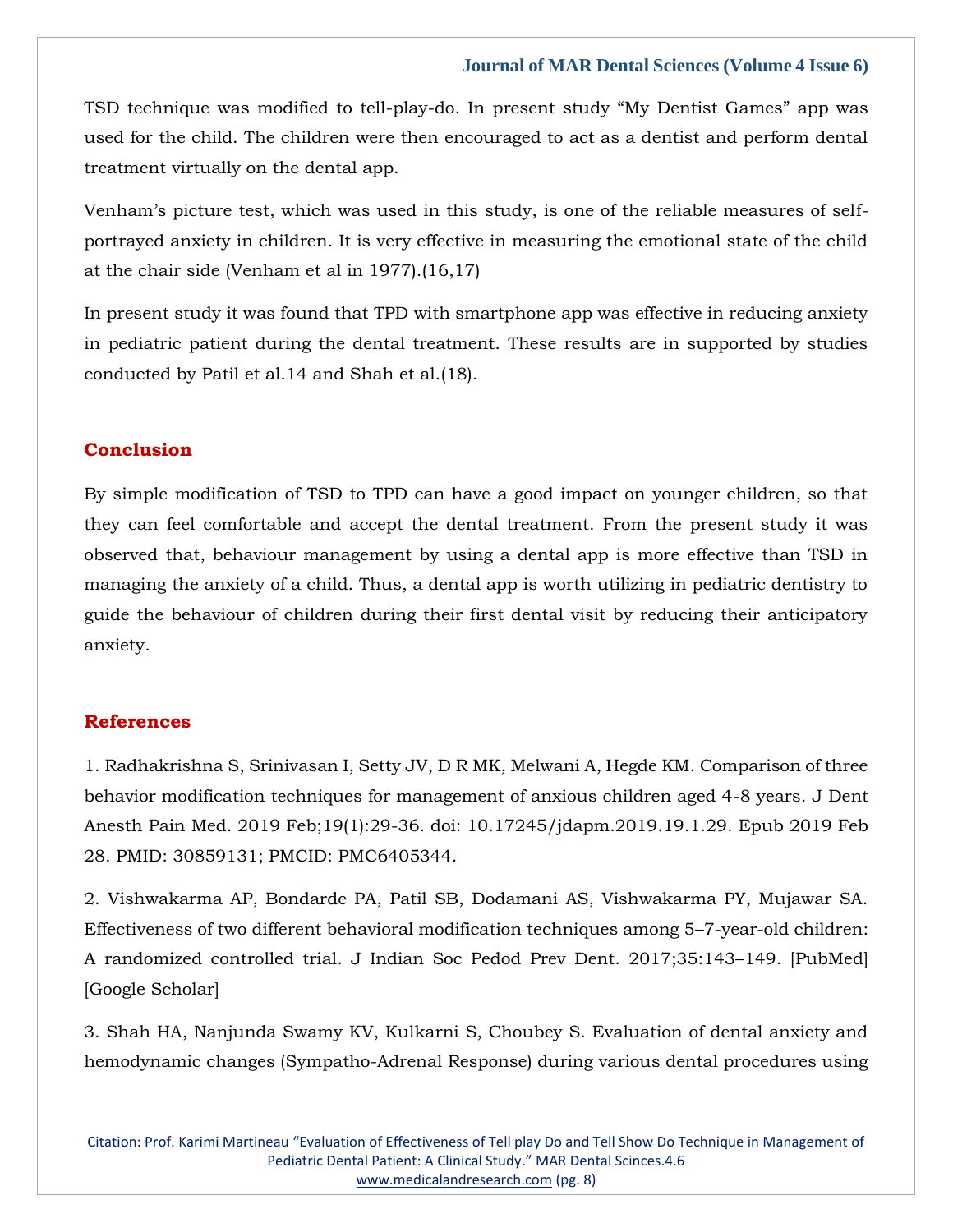[smartphone applications v/s traditional behaviour management techniques in pediatric](https://www.google.com/search?q=Evaluation+of+dental+anxiety+and+hemodynamic+changes+%28Sympatho-Adrenal+Response%29+during+various+dental+procedures+using+smartphone+applications+v%2Fs+traditional+behaviour+management+techniques+in+pediatric+patients&sxsrf=APq-WBsMgmh9-yBdishPWH6ELFYSd50h_A%3A1646289113198&ei=2WAgYtzKBM-fseMPqM-Y0Ao&ved=0ahUKEwicm6HuqKn2AhXPT2wGHagnBqoQ4dUDCA4&oq=Evaluation+of+dental+anxiety+and+hemodynamic+changes+%28Sympatho-Adrenal+Response%29+during+various+dental+procedures+using+smartphone+applications+v%2Fs+traditional+behaviour+management+techniques+in+pediatric+patients&gs_lcp=Cgdnd3Mtd2l6EAwyBwgjEOoCECcyBwgjEOoCECcyBwgjEOoCECcyBwgjEOoCECcyBwgjEOoCECcyBwgjEOoCECcyBwgjEOoCECcyBwgjEOoCECcyBwgjEOoCECcyBwgjEOoCECdKBAhBGABKBAhGGABQ0AJY0AJg8QVoAXABeACAAQCIAQCSAQCYAQCgAQGgAQKwAQrAAQE&sclient=gws-wiz)  [patients. Int J Appl Res. 2017;3:429](https://www.google.com/search?q=Evaluation+of+dental+anxiety+and+hemodynamic+changes+%28Sympatho-Adrenal+Response%29+during+various+dental+procedures+using+smartphone+applications+v%2Fs+traditional+behaviour+management+techniques+in+pediatric+patients&sxsrf=APq-WBsMgmh9-yBdishPWH6ELFYSd50h_A%3A1646289113198&ei=2WAgYtzKBM-fseMPqM-Y0Ao&ved=0ahUKEwicm6HuqKn2AhXPT2wGHagnBqoQ4dUDCA4&oq=Evaluation+of+dental+anxiety+and+hemodynamic+changes+%28Sympatho-Adrenal+Response%29+during+various+dental+procedures+using+smartphone+applications+v%2Fs+traditional+behaviour+management+techniques+in+pediatric+patients&gs_lcp=Cgdnd3Mtd2l6EAwyBwgjEOoCECcyBwgjEOoCECcyBwgjEOoCECcyBwgjEOoCECcyBwgjEOoCECcyBwgjEOoCECcyBwgjEOoCECcyBwgjEOoCECcyBwgjEOoCECcyBwgjEOoCECdKBAhBGABKBAhGGABQ0AJY0AJg8QVoAXABeACAAQCIAQCSAQCYAQCgAQGgAQKwAQrAAQE&sclient=gws-wiz)–433. [Google Scholar]

4. [Kawia HM, Mbawalla HS, Kahabuka FK. Application of behavior management techniques](https://www.google.com/search?q=Application+of+behavior+management+techniques+for+paediatric+dental+patients+by+Tanzanian+dental+practitioners&sxsrf=APq-WBsTLyThpDIICMy3J5VDQ2qYb2Kdvw%3A1646289134261&ei=7mAgYv2iD46QseMPkcityAs&ved=0ahUKEwj90a34qKn2AhUOSGwGHRFkC7kQ4dUDCA4&oq=Application+of+behavior+management+techniques+for+paediatric+dental+patients+by+Tanzanian+dental+practitioners&gs_lcp=Cgdnd3Mtd2l6EAwyBwgjEOoCECcyBwgjEOoCECcyBwgjEOoCECcyBwgjEOoCECcyBwgjEOoCECcyBwgjEOoCECcyBwgjEOoCECcyBwgjEOoCECcyBwgjEOoCECcyBwgjEOoCECdKBAhBGABKBAhGGABQzghYzghg7A1oAXAAeACAAQCIAQCSAQCYAQCgAQGgAQKwAQrAAQE&sclient=gws-wiz)  [for paediatric dental patients by Tanzanian dental practitioners. Open Dent J. 2015;9:455](https://www.google.com/search?q=Application+of+behavior+management+techniques+for+paediatric+dental+patients+by+Tanzanian+dental+practitioners&sxsrf=APq-WBsTLyThpDIICMy3J5VDQ2qYb2Kdvw%3A1646289134261&ei=7mAgYv2iD46QseMPkcityAs&ved=0ahUKEwj90a34qKn2AhUOSGwGHRFkC7kQ4dUDCA4&oq=Application+of+behavior+management+techniques+for+paediatric+dental+patients+by+Tanzanian+dental+practitioners&gs_lcp=Cgdnd3Mtd2l6EAwyBwgjEOoCECcyBwgjEOoCECcyBwgjEOoCECcyBwgjEOoCECcyBwgjEOoCECcyBwgjEOoCECcyBwgjEOoCECcyBwgjEOoCECcyBwgjEOoCECcyBwgjEOoCECdKBAhBGABKBAhGGABQzghYzghg7A1oAXAAeACAAQCIAQCSAQCYAQCgAQGgAQKwAQrAAQE&sclient=gws-wiz)– [461.](https://www.google.com/search?q=Application+of+behavior+management+techniques+for+paediatric+dental+patients+by+Tanzanian+dental+practitioners&sxsrf=APq-WBsTLyThpDIICMy3J5VDQ2qYb2Kdvw%3A1646289134261&ei=7mAgYv2iD46QseMPkcityAs&ved=0ahUKEwj90a34qKn2AhUOSGwGHRFkC7kQ4dUDCA4&oq=Application+of+behavior+management+techniques+for+paediatric+dental+patients+by+Tanzanian+dental+practitioners&gs_lcp=Cgdnd3Mtd2l6EAwyBwgjEOoCECcyBwgjEOoCECcyBwgjEOoCECcyBwgjEOoCECcyBwgjEOoCECcyBwgjEOoCECcyBwgjEOoCECcyBwgjEOoCECcyBwgjEOoCECcyBwgjEOoCECdKBAhBGABKBAhGGABQzghYzghg7A1oAXAAeACAAQCIAQCSAQCYAQCgAQGgAQKwAQrAAQE&sclient=gws-wiz)

5. [American Academy of Pediatric Dentistry. Guideline on Behavior Guidance for the Pediatric](https://www.google.com/search?q=Guideline+on+Behavior+Guidance+for+the+Pediatric+Dental+Patient.&sxsrf=APq-WBvREEgFy229UG1eJGeODwBtbdj4Mw%3A1646289205830&ei=NWEgYpr9MauTseMPh8WC0Aw&ved=0ahUKEwja672aqan2AhWrSWwGHYeiAMoQ4dUDCA4&oq=Guideline+on+Behavior+Guidance+for+the+Pediatric+Dental+Patient.&gs_lcp=Cgdnd3Mtd2l6EAwyBggAEBYQHjIGCAAQFhAeMgYIABAWEB46BwgjEOoCECdKBAhBGABKBAhGGABQ-QJY-QJgpAZoAXABeACAAXqIAXqSAQMwLjGYAQCgAQGgAQKwAQrAAQE&sclient=gws-wiz)  [Dental Patient. Pediatr Dent. 2015 Sep-Oct;37\(6\):180-93.](https://www.google.com/search?q=Guideline+on+Behavior+Guidance+for+the+Pediatric+Dental+Patient.&sxsrf=APq-WBvREEgFy229UG1eJGeODwBtbdj4Mw%3A1646289205830&ei=NWEgYpr9MauTseMPh8WC0Aw&ved=0ahUKEwja672aqan2AhWrSWwGHYeiAMoQ4dUDCA4&oq=Guideline+on+Behavior+Guidance+for+the+Pediatric+Dental+Patient.&gs_lcp=Cgdnd3Mtd2l6EAwyBggAEBYQHjIGCAAQFhAeMgYIABAWEB46BwgjEOoCECdKBAhBGABKBAhGGABQ-QJY-QJgpAZoAXABeACAAXqIAXqSAQMwLjGYAQCgAQGgAQKwAQrAAQE&sclient=gws-wiz)

6. [Sharath A, Rekka P; Children's behavior pattern and behaviour management techniques](https://www.google.com/search?q=Children%27s+behavior+pattern+and+behaviour+management+techniques+used+in+a+structured+postgraduate+dental+program&sxsrf=APq-WBvakU5jdDEBVpAiuSTcVTXnQMWxPw%3A1646289220381&ei=RGEgYveqFveSseMPp4Gb4Ao&ved=0ahUKEwj33LWhqan2AhV3SWwGHafABqwQ4dUDCA4&oq=Children%27s+behavior+pattern+and+behaviour+management+techniques+used+in+a+structured+postgraduate+dental+program&gs_lcp=Cgdnd3Mtd2l6EAwyBwgjEOoCECcyBwgjEOoCECcyBwgjEOoCECcyBwgjEOoCECcyBwgjEOoCECcyBwgjEOoCECcyBwgjEOoCECcyBwgjEOoCECcyBwgjEOoCECcyBwgjEOoCECdKBAhBGABKBAhGGABQ7QJY7QJguQhoAXABeACAAQCIAQCSAQCYAQCgAQGgAQKwAQrAAQE&sclient=gws-wiz)  [used in a structured postgraduate dental program. J Indian Soc Pedod Prevent](https://www.google.com/search?q=Children%27s+behavior+pattern+and+behaviour+management+techniques+used+in+a+structured+postgraduate+dental+program&sxsrf=APq-WBvakU5jdDEBVpAiuSTcVTXnQMWxPw%3A1646289220381&ei=RGEgYveqFveSseMPp4Gb4Ao&ved=0ahUKEwj33LWhqan2AhV3SWwGHafABqwQ4dUDCA4&oq=Children%27s+behavior+pattern+and+behaviour+management+techniques+used+in+a+structured+postgraduate+dental+program&gs_lcp=Cgdnd3Mtd2l6EAwyBwgjEOoCECcyBwgjEOoCECcyBwgjEOoCECcyBwgjEOoCECcyBwgjEOoCECcyBwgjEOoCECcyBwgjEOoCECcyBwgjEOoCECcyBwgjEOoCECcyBwgjEOoCECdKBAhBGABKBAhGGABQ7QJY7QJguQhoAXABeACAAQCIAQCSAQCYAQCgAQGgAQKwAQrAAQE&sclient=gws-wiz)  [Dent.2009;27:22-26.](https://www.google.com/search?q=Children%27s+behavior+pattern+and+behaviour+management+techniques+used+in+a+structured+postgraduate+dental+program&sxsrf=APq-WBvakU5jdDEBVpAiuSTcVTXnQMWxPw%3A1646289220381&ei=RGEgYveqFveSseMPp4Gb4Ao&ved=0ahUKEwj33LWhqan2AhV3SWwGHafABqwQ4dUDCA4&oq=Children%27s+behavior+pattern+and+behaviour+management+techniques+used+in+a+structured+postgraduate+dental+program&gs_lcp=Cgdnd3Mtd2l6EAwyBwgjEOoCECcyBwgjEOoCECcyBwgjEOoCECcyBwgjEOoCECcyBwgjEOoCECcyBwgjEOoCECcyBwgjEOoCECcyBwgjEOoCECcyBwgjEOoCECcyBwgjEOoCECdKBAhBGABKBAhGGABQ7QJY7QJguQhoAXABeACAAQCIAQCSAQCYAQCgAQGgAQKwAQrAAQE&sclient=gws-wiz)

7. [Wright GZ, Stigers JI. Non-pharmacologic management of children's behaviors. In: Dean JA,](https://www.google.com/search?q=Non-pharmacologic+management+of+children%27s+behaviors&sxsrf=APq-WBvKCx4BiQKKz_XAcxGD24oB5M5xIA%3A1646289233210&ei=UWEgYsSIDOaSseMPxY6GMA&ved=0ahUKEwiE9cSnqan2AhVmSWwGHUWHAQYQ4dUDCA4&oq=Non-pharmacologic+management+of+children%27s+behaviors&gs_lcp=Cgdnd3Mtd2l6EAwyBggAEBYQHjoHCCMQ6gIQJ0oECEEYAEoECEYYAFDgAljgAmCrB2gBcAF4AIABc4gBc5IBAzAuMZgBAKABAaABArABCsABAQ&sclient=gws-wiz)  [Avery DR, McDonald RE, editors. Dentistry for the Child and Adolescent. 9th ed. St. Louis: CV](https://www.google.com/search?q=Non-pharmacologic+management+of+children%27s+behaviors&sxsrf=APq-WBvKCx4BiQKKz_XAcxGD24oB5M5xIA%3A1646289233210&ei=UWEgYsSIDOaSseMPxY6GMA&ved=0ahUKEwiE9cSnqan2AhVmSWwGHUWHAQYQ4dUDCA4&oq=Non-pharmacologic+management+of+children%27s+behaviors&gs_lcp=Cgdnd3Mtd2l6EAwyBggAEBYQHjoHCCMQ6gIQJ0oECEEYAEoECEYYAFDgAljgAmCrB2gBcAF4AIABc4gBc5IBAzAuMZgBAKABAaABArABCsABAQ&sclient=gws-wiz)  [Mosby Co; 2011. p. 30. \[Google Scholar\]](https://www.google.com/search?q=Non-pharmacologic+management+of+children%27s+behaviors&sxsrf=APq-WBvKCx4BiQKKz_XAcxGD24oB5M5xIA%3A1646289233210&ei=UWEgYsSIDOaSseMPxY6GMA&ved=0ahUKEwiE9cSnqan2AhVmSWwGHUWHAQYQ4dUDCA4&oq=Non-pharmacologic+management+of+children%27s+behaviors&gs_lcp=Cgdnd3Mtd2l6EAwyBggAEBYQHjoHCCMQ6gIQJ0oECEEYAEoECEYYAFDgAljgAmCrB2gBcAF4AIABc4gBc5IBAzAuMZgBAKABAaABArABCsABAQ&sclient=gws-wiz)

8. [Townsend JA. Behaviour guidance of the paediatric dental patient. In: Casa Massimo PS,](https://www.google.com/search?q=Behaviour+guidance+of+the+paediatric+dental+patient.+&sxsrf=APq-WBsoOU6Qdroi-RgyJ4e02VIek1drlA%3A1646289247202&ei=X2EgYuOlC-2SseMPi-qsKA&ved=0ahUKEwij0Zquqan2AhVtSWwGHQs1CwUQ4dUDCA4&oq=Behaviour+guidance+of+the+paediatric+dental+patient.+&gs_lcp=Cgdnd3Mtd2l6EAwyBggAEBYQHjIGCAAQFhAeMgYIABAWEB46BwgjEOoCECdKBAhBGABKBAhGGABQmgFYmgFg7QRoAXABeACAAYEBiAGBAZIBAzAuMZgBAKABAaABArABCsABAQ&sclient=gws-wiz)  [Fields HW, McTigue DJ, Nowak AJ, editors. Paediatric Dentistry-Infancy through Adolescence.](https://www.google.com/search?q=Behaviour+guidance+of+the+paediatric+dental+patient.+&sxsrf=APq-WBsoOU6Qdroi-RgyJ4e02VIek1drlA%3A1646289247202&ei=X2EgYuOlC-2SseMPi-qsKA&ved=0ahUKEwij0Zquqan2AhVtSWwGHQs1CwUQ4dUDCA4&oq=Behaviour+guidance+of+the+paediatric+dental+patient.+&gs_lcp=Cgdnd3Mtd2l6EAwyBggAEBYQHjIGCAAQFhAeMgYIABAWEB46BwgjEOoCECdKBAhBGABKBAhGGABQmgFYmgFg7QRoAXABeACAAYEBiAGBAZIBAzAuMZgBAKABAaABArABCsABAQ&sclient=gws-wiz)  [5th ed. Philadelphia: Elsevier Saunders; 2013. p. 358. \[Google Scholar\]](https://www.google.com/search?q=Behaviour+guidance+of+the+paediatric+dental+patient.+&sxsrf=APq-WBsoOU6Qdroi-RgyJ4e02VIek1drlA%3A1646289247202&ei=X2EgYuOlC-2SseMPi-qsKA&ved=0ahUKEwij0Zquqan2AhVtSWwGHQs1CwUQ4dUDCA4&oq=Behaviour+guidance+of+the+paediatric+dental+patient.+&gs_lcp=Cgdnd3Mtd2l6EAwyBggAEBYQHjIGCAAQFhAeMgYIABAWEB46BwgjEOoCECdKBAhBGABKBAhGGABQmgFYmgFg7QRoAXABeACAAYEBiAGBAZIBAzAuMZgBAKABAaABArABCsABAQ&sclient=gws-wiz)

9. [Cianetti S, Lombardo G, Lupatelli E, Pagano S, Abraha I, Montedori A, et al. Dental](https://www.google.com/search?q=Dental+fear%2Fanxiety+among+children+and+adolescents.&sxsrf=APq-WBs_STex3TkpRFgVFNoRQr6HrGE7qQ%3A1646289262936&ei=bmEgYp-pOKqTseMPjf2i8A0&ved=0ahUKEwifmNu1qan2AhWqSWwGHY2-CN4Q4dUDCA4&oq=Dental+fear%2Fanxiety+among+children+and+adolescents.&gs_lcp=Cgdnd3Mtd2l6EAw6BwgjEOoCECdKBAhBGABKBAhGGABQyQJYyQJg5QZoAXABeACAAWOIAWOSAQExmAEAoAEBoAECsAEKwAEB&sclient=gws-wiz)  [fear/anxiety among children and adolescents. A systematic review. Eur J Paediatr Dent 2017;](https://www.google.com/search?q=Dental+fear%2Fanxiety+among+children+and+adolescents.&sxsrf=APq-WBs_STex3TkpRFgVFNoRQr6HrGE7qQ%3A1646289262936&ei=bmEgYp-pOKqTseMPjf2i8A0&ved=0ahUKEwifmNu1qan2AhWqSWwGHY2-CN4Q4dUDCA4&oq=Dental+fear%2Fanxiety+among+children+and+adolescents.&gs_lcp=Cgdnd3Mtd2l6EAw6BwgjEOoCECdKBAhBGABKBAhGGABQyQJYyQJg5QZoAXABeACAAWOIAWOSAQExmAEAoAEBoAECsAEKwAEB&sclient=gws-wiz)  [18: 121-30.](https://www.google.com/search?q=Dental+fear%2Fanxiety+among+children+and+adolescents.&sxsrf=APq-WBs_STex3TkpRFgVFNoRQr6HrGE7qQ%3A1646289262936&ei=bmEgYp-pOKqTseMPjf2i8A0&ved=0ahUKEwifmNu1qan2AhWqSWwGHY2-CN4Q4dUDCA4&oq=Dental+fear%2Fanxiety+among+children+and+adolescents.&gs_lcp=Cgdnd3Mtd2l6EAw6BwgjEOoCECdKBAhBGABKBAhGGABQyQJYyQJg5QZoAXABeACAAWOIAWOSAQExmAEAoAEBoAECsAEKwAEB&sclient=gws-wiz)

10. [Frankl SN, Shire FR, Fogels HR. Should the parent remain with the child in the dental](https://www.google.com/search?q=Should+the+parent+remain+with+the+child+in+the+dental+operatory%3F+J+Dent+Child&sxsrf=APq-WBvbT3UyXIOg0OrwdWFALHSe9nDjIg%3A1646289278302&ei=fmEgYr_tEaySseMPsuKt0Ao&ved=0ahUKEwi_pIW9qan2AhUsSWwGHTJxC6oQ4dUDCA4&oq=Should+the+parent+remain+with+the+child+in+the+dental+operatory%3F+J+Dent+Child&gs_lcp=Cgdnd3Mtd2l6EAw6BwgjEOoCECdKBAhBGABKBAhGGABQ6gNY6gNgqgdoAXABeACAAVuIAVuSAQExmAEAoAEBoAECsAEKwAEB&sclient=gws-wiz)  [operatory? J Dent Child. 1962;29:150](https://www.google.com/search?q=Should+the+parent+remain+with+the+child+in+the+dental+operatory%3F+J+Dent+Child&sxsrf=APq-WBvbT3UyXIOg0OrwdWFALHSe9nDjIg%3A1646289278302&ei=fmEgYr_tEaySseMPsuKt0Ao&ved=0ahUKEwi_pIW9qan2AhUsSWwGHTJxC6oQ4dUDCA4&oq=Should+the+parent+remain+with+the+child+in+the+dental+operatory%3F+J+Dent+Child&gs_lcp=Cgdnd3Mtd2l6EAw6BwgjEOoCECdKBAhBGABKBAhGGABQ6gNY6gNgqgdoAXABeACAAVuIAVuSAQExmAEAoAEBoAECsAEKwAEB&sclient=gws-wiz)–162.

11. [Sharma A, Tyagi R. Behavioural assessment of children in dental settings: a retrospective](https://www.google.com/search?q=Behavioural+assessment+of+children+in+dental+settings%3A+a+retrospective+&sxsrf=APq-WBseV0ByXgU1NZat0-Fxud6wbGVrBQ%3A1646289293616&ei=jWEgYszpJMuiseMP7-G4mAU&ved=0ahUKEwiM5KvEqan2AhVLUWwGHe8wDlMQ4dUDCA4&oq=Behavioural+assessment+of+children+in+dental+settings%3A+a+retrospective+&gs_lcp=Cgdnd3Mtd2l6EAw6BwgjEOoCECdKBAhBGABKBAhGGABQwgFYwgFg-wloAXABeACAAXOIAXOSAQMwLjGYAQCgAQGgAQKwAQrAAQE&sclient=gws-wiz)  study. Int J Clin Pediatr Dent 2011;4(1):35–[39. DOI: 10.5005/jp-journals-10005-1078.](https://www.google.com/search?q=Behavioural+assessment+of+children+in+dental+settings%3A+a+retrospective+&sxsrf=APq-WBseV0ByXgU1NZat0-Fxud6wbGVrBQ%3A1646289293616&ei=jWEgYszpJMuiseMP7-G4mAU&ved=0ahUKEwiM5KvEqan2AhVLUWwGHe8wDlMQ4dUDCA4&oq=Behavioural+assessment+of+children+in+dental+settings%3A+a+retrospective+&gs_lcp=Cgdnd3Mtd2l6EAw6BwgjEOoCECdKBAhBGABKBAhGGABQwgFYwgFg-wloAXABeACAAXOIAXOSAQMwLjGYAQCgAQGgAQKwAQrAAQE&sclient=gws-wiz)

12. [Kevadia MV, B Sandhyarani, Patil AT, et al. Comparative Evaluation of Effectiveness of](https://www.google.com/search?q=Comparative+Evaluation+of+Effectiveness+of+Tell-Play-Do%2C+Film+Modeling+and+Use+of+Smartphone+Dental+Application+in+the+Management+of+Child+Behavior.&sxsrf=APq-WBsF48XMDqbIYuHBMyUV7JvGX5ULWg%3A1646289324975&ei=rGEgYpyQO52KseMP-ei16A0&ved=0ahUKEwiclqbTqan2AhUdRWwGHXl0Dd0Q4dUDCA4&oq=Comparative+Evaluation+of+Effectiveness+of+Tell-Play-Do%2C+Film+Modeling+and+Use+of+Smartphone+Dental+Application+in+the+Management+of+Child+Behavior.&gs_lcp=Cgdnd3Mtd2l6EAwyBwgjEOoCECcyBwgjEOoCECcyBwgjEOoCECcyBwgjEOoCECcyBwgjEOoCECcyBwgjEOoCECcyBwgjEOoCECcyBwgjEOoCECcyBwgjEOoCECcyBwgjEOoCECdKBAhBGABKBAhGGABQ-AFY-AFgkgdoAXABeACAAQCIAQCSAQCYAQCgAQGgAQKwAQrAAQE&sclient=gws-wiz)  [Tell-Play-Do, Film Modeling and Use of Smartphone Dental Application in the Management of](https://www.google.com/search?q=Comparative+Evaluation+of+Effectiveness+of+Tell-Play-Do%2C+Film+Modeling+and+Use+of+Smartphone+Dental+Application+in+the+Management+of+Child+Behavior.&sxsrf=APq-WBsF48XMDqbIYuHBMyUV7JvGX5ULWg%3A1646289324975&ei=rGEgYpyQO52KseMP-ei16A0&ved=0ahUKEwiclqbTqan2AhUdRWwGHXl0Dd0Q4dUDCA4&oq=Comparative+Evaluation+of+Effectiveness+of+Tell-Play-Do%2C+Film+Modeling+and+Use+of+Smartphone+Dental+Application+in+the+Management+of+Child+Behavior.&gs_lcp=Cgdnd3Mtd2l6EAwyBwgjEOoCECcyBwgjEOoCECcyBwgjEOoCECcyBwgjEOoCECcyBwgjEOoCECcyBwgjEOoCECcyBwgjEOoCECcyBwgjEOoCECcyBwgjEOoCECcyBwgjEOoCECdKBAhBGABKBAhGGABQ-AFY-AFgkgdoAXABeACAAQCIAQCSAQCYAQCgAQGgAQKwAQrAAQE&sclient=gws-wiz)  [Child Behavior. Int J Clin Pediatr Dent 2020;13\(6\):682](https://www.google.com/search?q=Comparative+Evaluation+of+Effectiveness+of+Tell-Play-Do%2C+Film+Modeling+and+Use+of+Smartphone+Dental+Application+in+the+Management+of+Child+Behavior.&sxsrf=APq-WBsF48XMDqbIYuHBMyUV7JvGX5ULWg%3A1646289324975&ei=rGEgYpyQO52KseMP-ei16A0&ved=0ahUKEwiclqbTqan2AhUdRWwGHXl0Dd0Q4dUDCA4&oq=Comparative+Evaluation+of+Effectiveness+of+Tell-Play-Do%2C+Film+Modeling+and+Use+of+Smartphone+Dental+Application+in+the+Management+of+Child+Behavior.&gs_lcp=Cgdnd3Mtd2l6EAwyBwgjEOoCECcyBwgjEOoCECcyBwgjEOoCECcyBwgjEOoCECcyBwgjEOoCECcyBwgjEOoCECcyBwgjEOoCECcyBwgjEOoCECcyBwgjEOoCECcyBwgjEOoCECdKBAhBGABKBAhGGABQ-AFY-AFgkgdoAXABeACAAQCIAQCSAQCYAQCgAQGgAQKwAQrAAQE&sclient=gws-wiz)–687.

13. [Alrshah SA, Kalla IH, Abdellatif AM. Live modeling vs. tell-show-do technique for behaviour](https://www.google.com/search?q=Live+modeling+vs.+tell-show-do+technique+for+behaviour+management+of+children+in+the+first+dental+visit&sxsrf=APq-WBvW9ivcgCy09Du4RB5zh68JXWk0jA%3A1646289356390&ei=zGEgYoekF6WSseMPwMa36Ag&ved=0ahUKEwiHuqPiqan2AhUlSWwGHUDjDY0Q4dUDCA4&oq=Live+modeling+vs.+tell-show-do+technique+for+behaviour+management+of+children+in+the+first+dental+visit&gs_lcp=Cgdnd3Mtd2l6EAwyBwgjEOoCECcyBwgjEOoCECcyBwgjEOoCECcyBwgjEOoCECcyBwgjEOoCECcyBwgjEOoCECcyBwgjEOoCECcyBwgjEOoCECcyBwgjEOoCECcyBwgjEOoCECdKBAhBGABKBAhGGABQ0QNY0QNg2ghoAXABeACAAQCIAQCSAQCYAQCgAQGgAQKwAQrAAQE&sclient=gws-wiz)  [management of children in the first dental visit. Mansoura J Dent 2014;1:72](https://www.google.com/search?q=Live+modeling+vs.+tell-show-do+technique+for+behaviour+management+of+children+in+the+first+dental+visit&sxsrf=APq-WBvW9ivcgCy09Du4RB5zh68JXWk0jA%3A1646289356390&ei=zGEgYoekF6WSseMPwMa36Ag&ved=0ahUKEwiHuqPiqan2AhUlSWwGHUDjDY0Q4dUDCA4&oq=Live+modeling+vs.+tell-show-do+technique+for+behaviour+management+of+children+in+the+first+dental+visit&gs_lcp=Cgdnd3Mtd2l6EAwyBwgjEOoCECcyBwgjEOoCECcyBwgjEOoCECcyBwgjEOoCECcyBwgjEOoCECcyBwgjEOoCECcyBwgjEOoCECcyBwgjEOoCECcyBwgjEOoCECcyBwgjEOoCECdKBAhBGABKBAhGGABQ0QNY0QNg2ghoAXABeACAAQCIAQCSAQCYAQCgAQGgAQKwAQrAAQE&sclient=gws-wiz)–77.